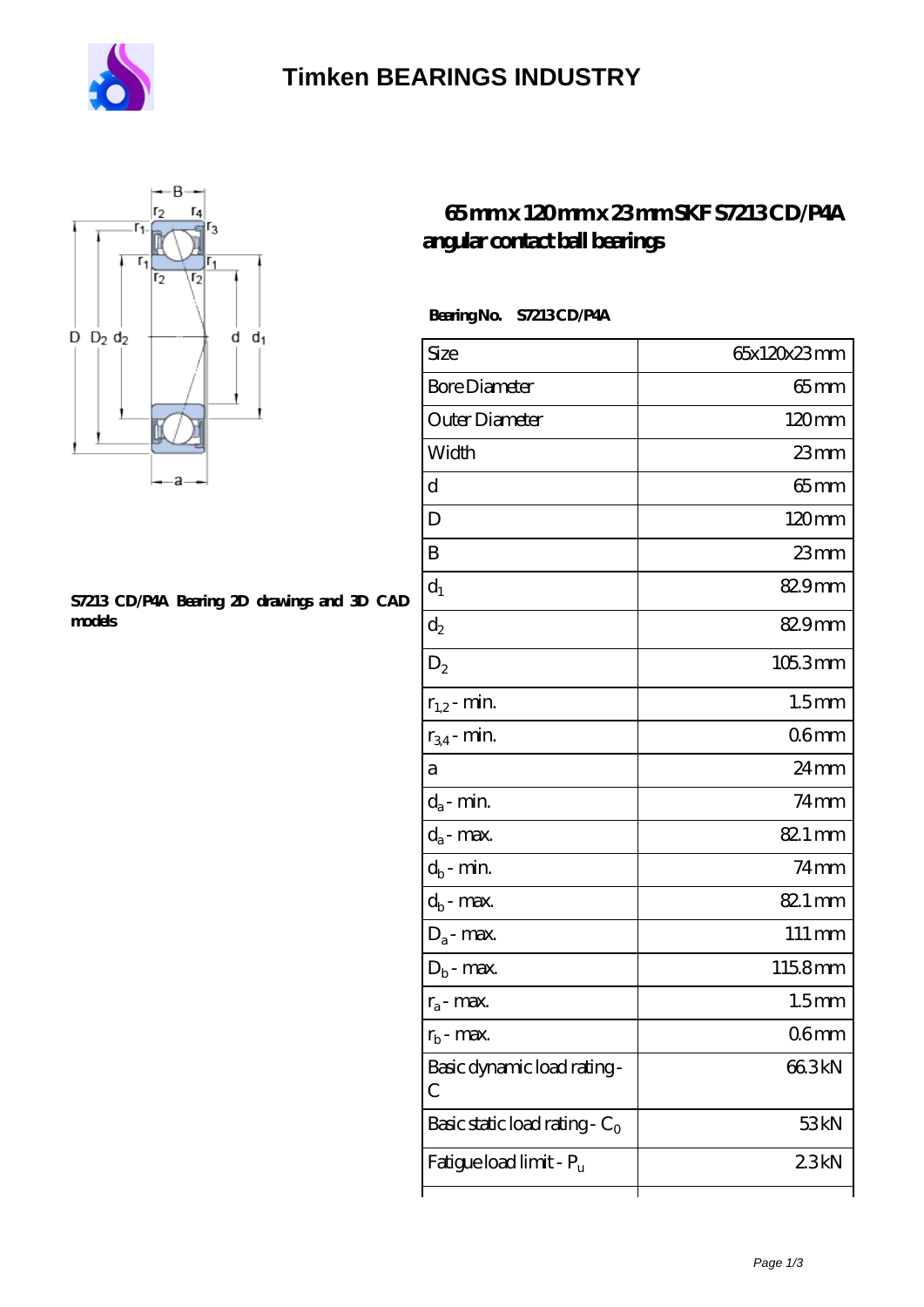

# **[Timken BEARINGS INDUSTRY](https://centreforimmunodeficiency.com)**

| Limiting speed for grease<br>lubrication | $12000$ r/min       |
|------------------------------------------|---------------------|
| Ball - $D_w$                             | 15875mm             |
| $Ball - z$                               | 15                  |
| Calculation factor - f <sub>o</sub>      | 146                 |
| Preload class $A - G_A$                  | 250N                |
| Preload class $B - G_B$                  | 500N                |
| Preload class C - $G_C$                  | 1000N               |
| Preload class $D - G_D$                  | 2000N               |
| Calculation factor - f                   | 1.07                |
| Calculation factor - f                   | 1                   |
| Calculation factor - $f_{2A}$            | 1                   |
| Calculation factor - $f_{2B}$            | 1.01                |
| Calculation factor - $f_{\chi}$          | 1.03                |
| Calculation factor - $f_{2D}$            | 1.05                |
| Calculation factor - f <sub>HC</sub>     | 1                   |
| Preload class A                          | 78N/micron          |
| Preload class B                          | 106N/micron         |
| Preload class C                          | 148N/micron         |
| Preload class D                          | 212N/micron         |
| $d_1$                                    | 829mm               |
| $\mathrm{d}_2$                           | 82.9mm              |
| $D_2$                                    | 1053mm              |
| $r_{1,2}$ min.                           | 1.5 <sub>mm</sub>   |
| $r_{34}$ min.                            | 06 <sub>mm</sub>    |
| $d_a$ min.                               | $74$ mm             |
| $d_a$ max.                               | 82.1 mm             |
| $d_h$ min.                               | $74 \text{mm}$      |
| $d_h$ max.                               | 82.1 mm             |
| $D_a$ max.                               | $111 \,\mathrm{mm}$ |
| $D_{\rm b}$ max.                         | 1158mm              |